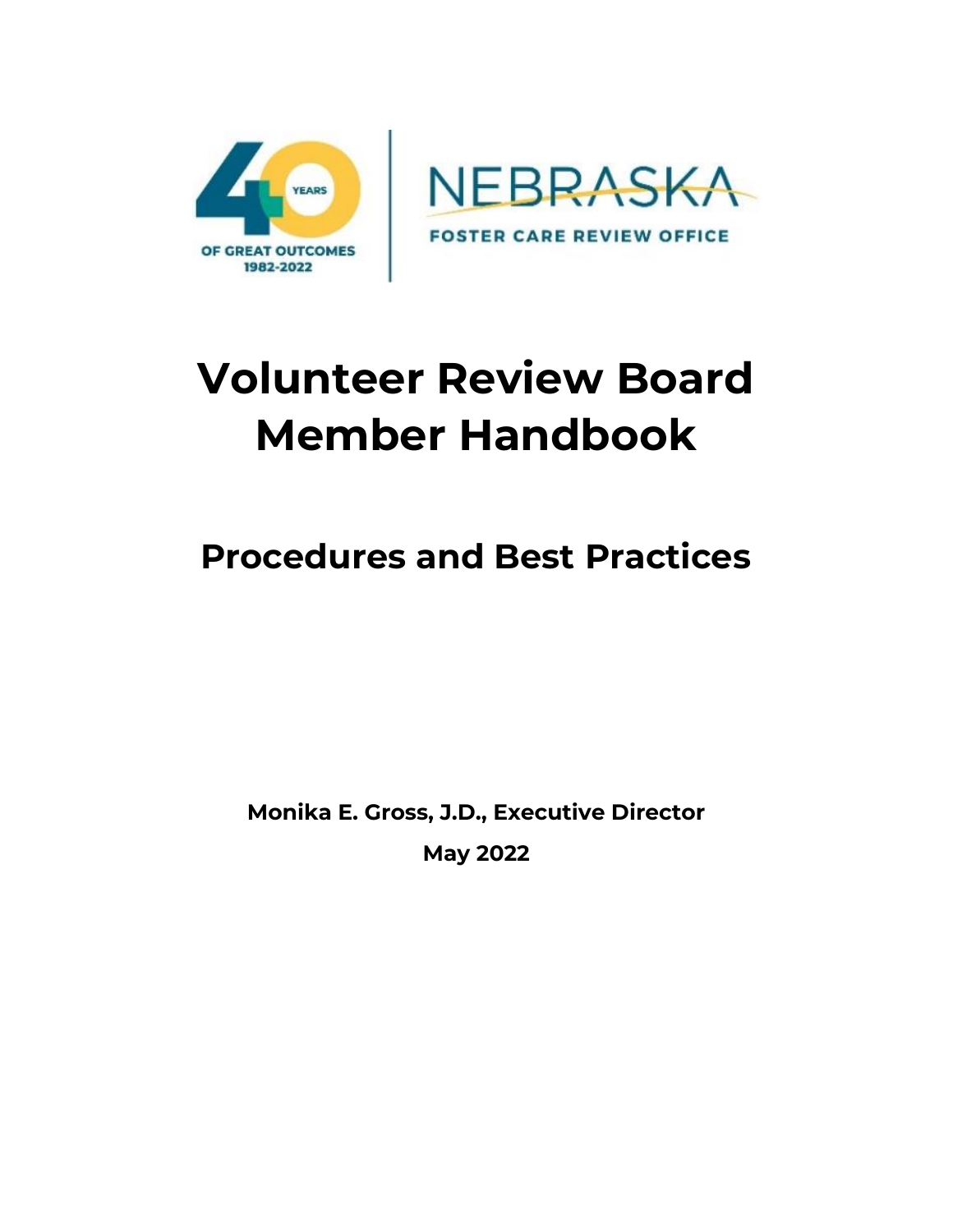#### *FCRO Local Review Board Member:*

*The Volunteer Foster Care Review Board Members serving on boards across the State of Nebraska are our greatest assets. We could not complete the work the Legislature has authorized us to do without each and every board member.* 

*The board members help abused and/or neglected children, and delinquent/status offender youth, by reviewing the cases and making findings and recommendations. A written final report includes the Board's findings and recommendations. All legal parties to the case, including the court, receive a copy of this report.* 

*Reviews make a difference for children and youth in out-of-home care in the following ways: Children receive attention from agencies and the courts, cases make greater progress, and placements are monitored to ensure they are safe and appropriate.* 

*Studies done by Dr. Ann Coyne of UNO's School of Social Work have shown that children who receive citizen reviews are as much as 3.9 times more likely to move from foster care into adoptive placement when compared to children similar in every way except not reviewed.*

*Data collected from reviews is included in our quarterly and annual reports to help to educate key stakeholders such as the Legislature, stating what is working and what needs corrected within the system.* 

*Your commitment to the board and the review process is critical. Thank you for your efforts and dedication.*

*Sincerely,*

*Monika E. Gross*

*Monika E. Gross J.D., Executive Director*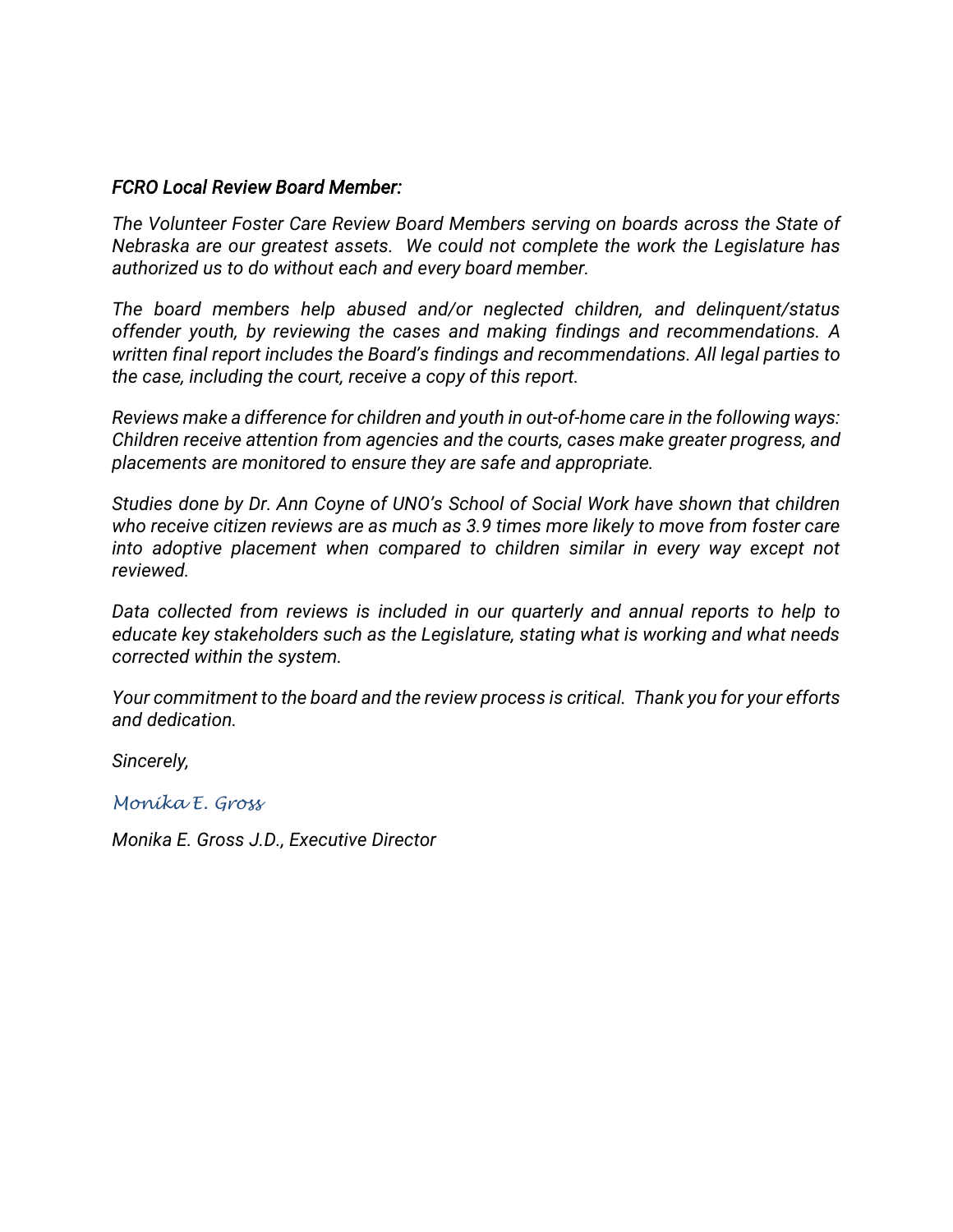### **Table of Contents**

- 1. About the FCRO
	- a. Mission and Vision
	- b. FCRO Responsibility
- 2. Volunteer Board Member Position Description
- 3. Review Board Membership Requirements and Statute
- 4. Application and Selection Process
- 5. Terms of Service
	- a. Board Introductory Period
	- b. Reapplication Process
	- c. Resignation
	- d. Emeritus
- 6. Code of Conduct
- 7. Grounds for Removal
- 8. Conflict of Interest
- 9. Confidentiality
- 10. Social Media Usage
- 11. Communication
	- a. Case Specific Questions
	- b. Need Additional Training
	- c. Report On-Going Training
	- d. Change Contact Information
	- e. Request to Move to a Different Board
	- f. Request Leave of Absence
	- g. Change of Employment
	- h. Resignation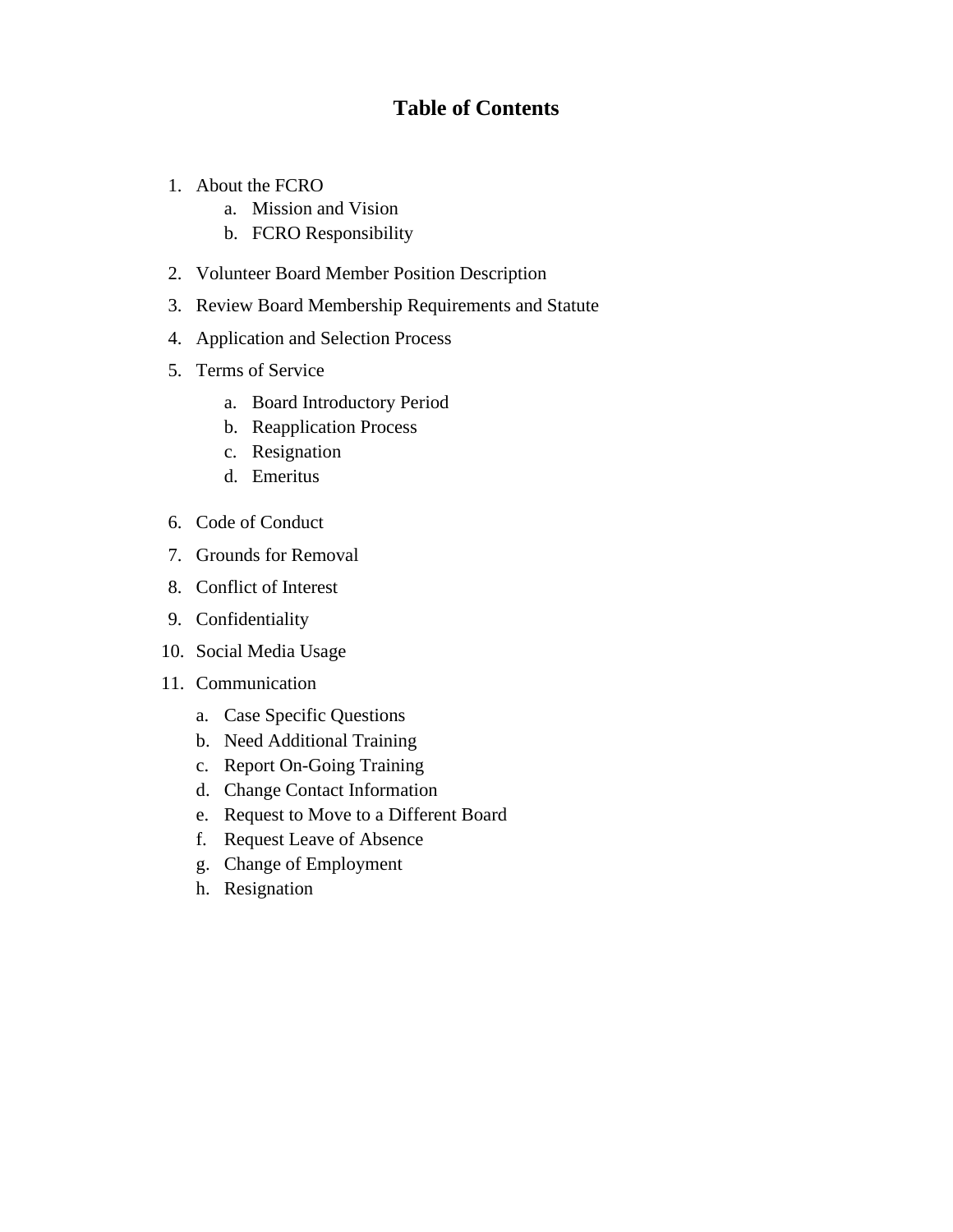

## **Volunteer Review Board Member Acknowledgement**

I am in receipt of the FCRO Review Board Member Procedures and Best Practice Handbook, and I understand that I should consult with the Training Coordinator, or another person from the FCRO Management Team if I have any questions about policies or procedures contained herein.

I have entered into my volunteer relationship with the FCRO voluntarily, and I acknowledge that while there is no mandatory length of time that a board member must serve, I understand that volunteer board members should commit to a 3-year term if possible. No other terms bind this volunteer relationship, and either the FCRO or I can terminate the relationship at will, with or without cause, at any time.

Furthermore, I acknowledge that this Volunteer Board Member Handbook is not a contract of employment or volunteering, nor is it a legal document.

By signing below, I acknowledge that I have read and agree to the **Statement on Conflict of Interest**, and **Confidentiality** in the handbook and I further acknowledge that this confidentiality requirement and notification continues after my service ends as a volunteer board member.

Although some or all of the procedures and best practices were explained verbally, I understand that it is my responsibility to fully read and comply with the procedures and best practice guidelines contained in this handbook, and any revisions made to it that I receive in the future.

By signing below, I acknowledge receipt of the **FCRO Review Board Member Procedures and Best Practice Handbook, and also agree to** abide by the **Conflict of Interest**, **Confidentiality**, **Code of Conduct**, **Best Practices** and **Procedures** as outlined in this handbook.

\_\_\_\_\_\_\_\_\_\_\_\_\_\_\_\_\_\_\_\_\_\_\_\_\_\_\_\_\_ \_\_\_\_\_\_\_\_\_\_\_\_\_\_\_\_\_\_\_\_\_\_\_\_\_\_\_\_\_\_\_ \_\_\_\_\_\_\_\_\_\_\_

\_\_\_\_\_\_\_\_\_\_\_\_\_\_\_\_\_\_\_\_\_\_\_\_\_\_\_\_ \_\_\_\_\_\_\_\_\_\_\_

Volunteer Board Member *Signature* Volunteer Board Member *Print Name* Date

*Received by FCRO* Date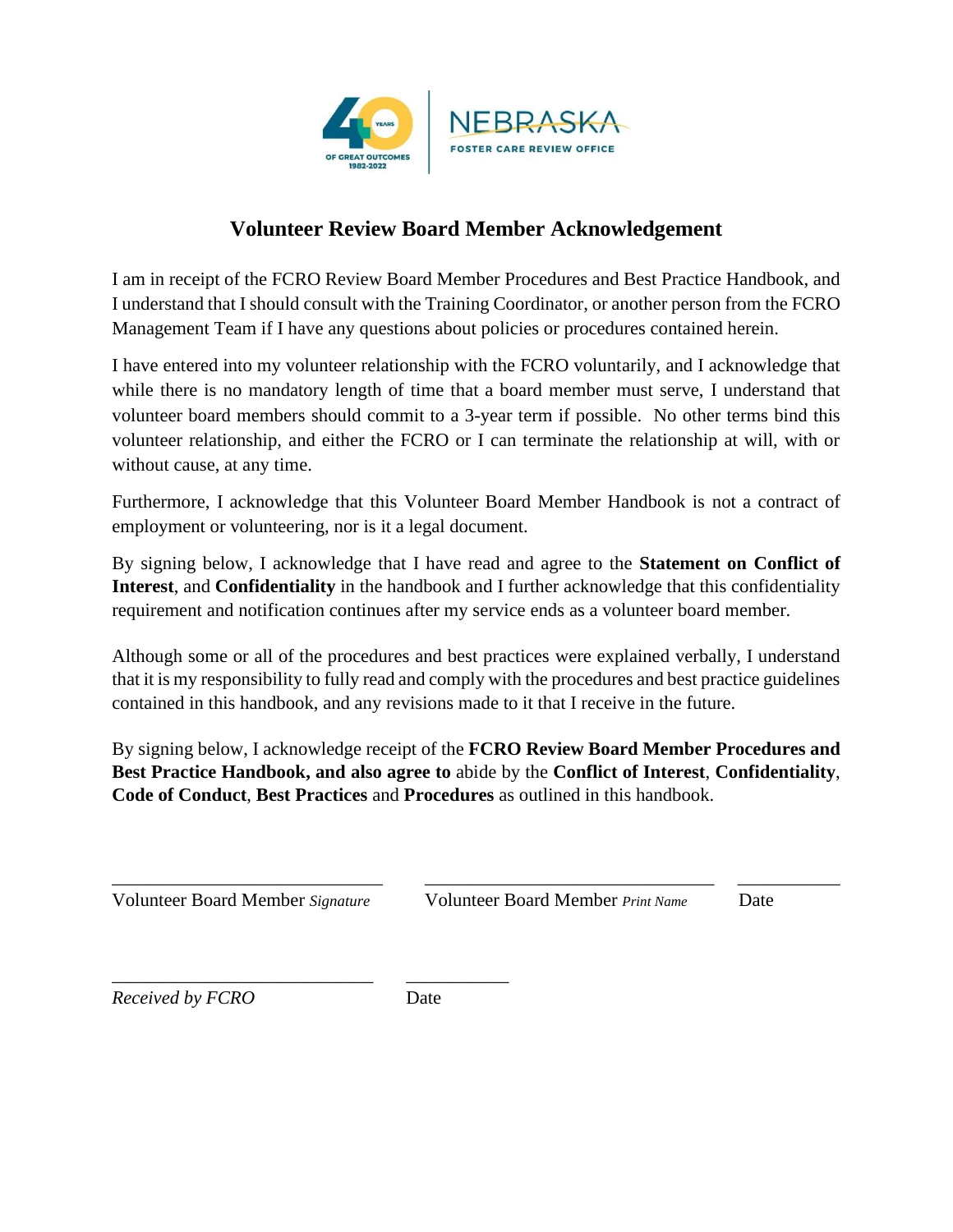#### **1. ABOUT THE FCRO**

#### **a. MISSION and VISION Statements**

#### **Mission Statement:**

We make recommendations that result in meaningful change, great outcomes, and hopeful futures for children and families.

#### **Vision Statement:**

Our vision is for every child and family to flourish.

#### **b. FCRO RESPONSIBILITY**

The Foster Care Review Office is the independent state agency responsible for overseeing the safety, permanency, and well-being of children in out-of-home care in Nebraska. Created by the Legislature in 1982, the FCRO is authorized to and responsible for reviewing cases of children in out-of-home care through Department of Health and Human Services, Juvenile Probation, or on a trial home visit through DHHS, and making required recommendations regarding the plan for the child's future (known as the permanency plan), services for the child and family, and the appropriateness and safety of the child's placement (foster home, group home, detention facility, or specialized facility). Central to all recommendations is the best interest of the child.

#### **Per Nebraska State Statutes, the FCRO is responsible for the following:**

- Collecting and updating data on children who are in out-of-home care. This includes evaluating judicial and administrative data collected and disseminating data on children in out-of-home care (DHHS and Probation) and who have returned home on trial home visits;
- Disseminating data and findings through means such as Quarterly Reports, Annual Report, trainings, community meetings, and legislative hearings;
- Using trained citizen volunteers review the plan, services, and placements of children in out-of-home care and trial home visits;
- Making recommendations and findings based on case file reviews and information gathered from participants at the FCRO local board meetings;
- Sharing the recommendations and findings with all legal parties to the case;
- When deemed appropriate by the Executive Director, requesting appearance in court proceedings through limited legal standing on behalf of the best interests of children and families;
- Advocating for children, youth and their families through individual case review, legislation, and policy reform; and
- Organizing, sponsoring, and participating in educational programs.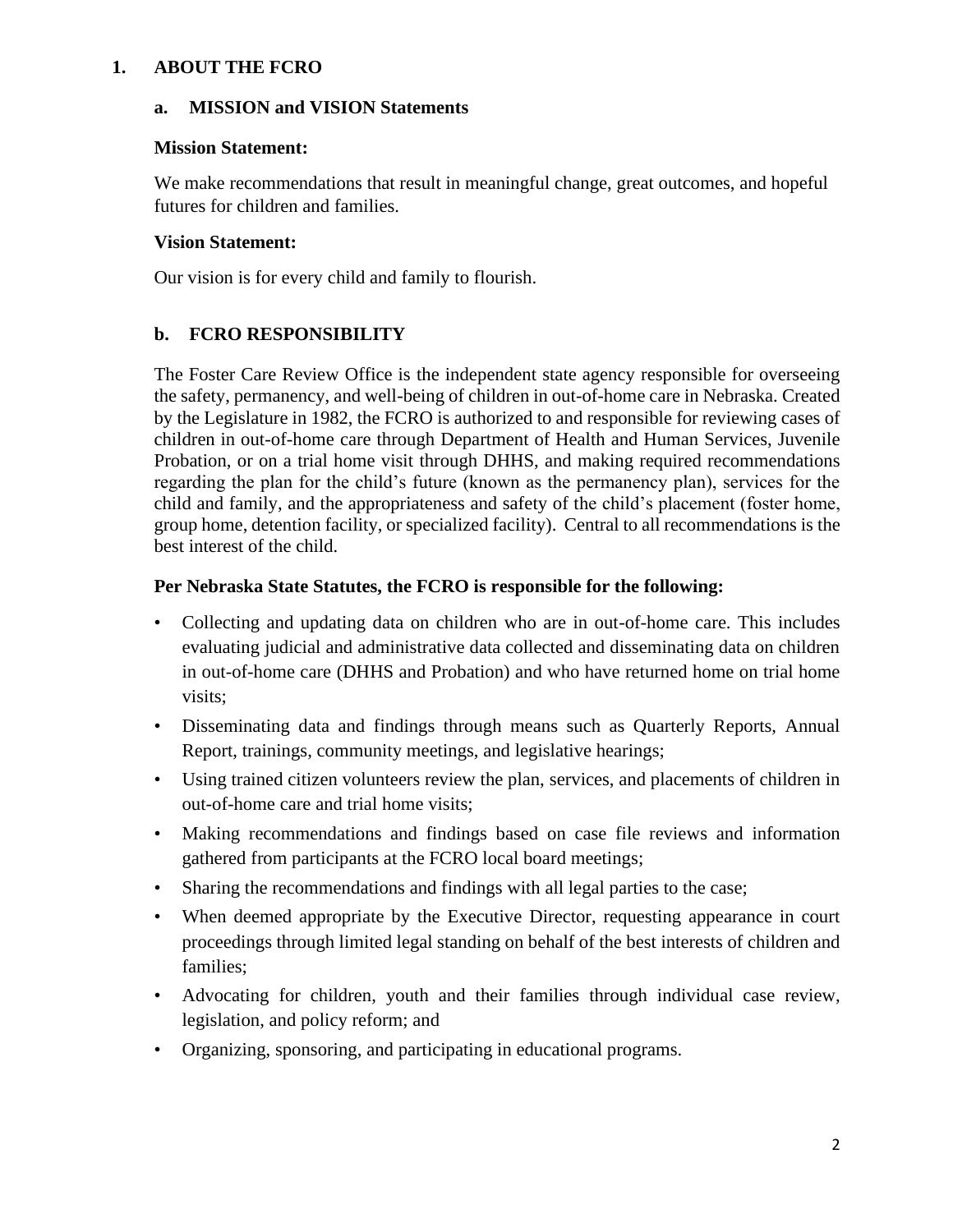#### **2. VOLUNTEER BOARD MEMBER POSITION DESCRIPTION**

Review board members are volunteers who are appointed to serve on a local review board in the area where they live and/or work. Trained board members review the cases of children who are placed in out-of-home care through the Department of Health and Human Services, Probation and/or those children who have returned home on a Trial Home Visit.

Review boards, each consisting of five or more trained volunteer board members, conduct the reviews. They are responsible for reviewing the cases of children and/or youth at least once a year to ensure that the case plan provides for appropriate services and treatment to address the child's safety, health and well-being, and provides permanency in the shortest time possible.

Review boards may also review the cases of youth in the custody of State of Nebraska Probation if they are placed out-of-home. These reviews occur to ensure that the public safety is protected, youth offenders are held accountable, and youth are provided the opportunity for reformation. Only select boards review these cases.

#### **3. REVIEW BOARD MEMBERSHIP REQUIREMENTS AND STATUTE**

Board member applicants must meet State Statutory Requirements. *In order to meet our statutory mandate, not all review board applicants will be appointed.*

#### **43-1304. Local foster care review boards; members; powers and duties.**

There shall be local foster care review boards to conduct the foster care file audit, case reviews of the children in foster care placement, and carry out other powers and duties given to such boards under the Foster Care Review Act. The executive director of the office shall select members to serve on local boards from a list of applications submitted to the office. Each local board shall consist of not less than four and not more than ten members as determined by the executive director.

The members of the local board shall reasonably represent the various social, economic, racial, and ethnic groups of the county or counties from which its members may be appointed. A person employed by the office, the Department of Health and Human Services, a residential child-caring agency, a child-placing agency, or a court shall not be appointed to a local board. A list of the members of each local board shall be sent to the Department of Health and Human Services and the Office of Probation Administration.

**Confidentiality** and **Conflict of Interes**t procedures are critical to the work done within the FCRO and that extends to every local board member involved in the case review process. These procedures are in place to protect the children, families and other participants in the review. Every board member is expected to read all information and agree to adhere to these important procedures.

Board members must review and abide by the FCRO **Code of Conduct**. It is important that the board members selected for these local review boards are able to meet the high standards set forth by the FCRO.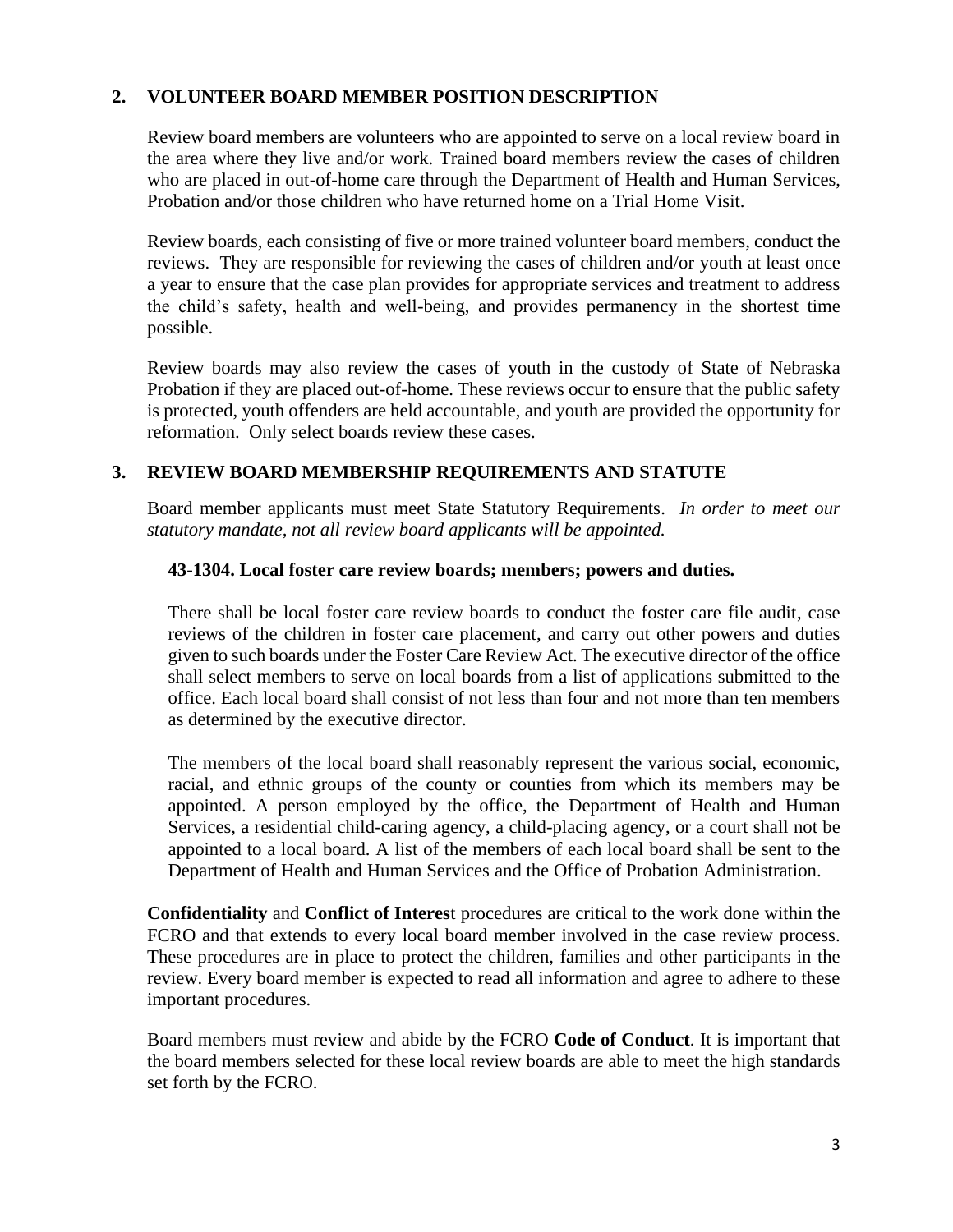Every person that comes in contact with the FCRO at a board meeting will be treated with the utmost respect. Board members must not be biased or disrespectful of any participant or party to the case, or to a fellow board member.

Board members are not employees. Board members are volunteers and cannot seek unemployment benefits or worker's compensation if injured going to and from a board meeting or training, during a board meeting or in a training recommended or provided by the FCRO.

#### **4. APPLICATION AND SELECTION PROCESS**

Before serving on a review board, a potential board member must first meet the requirements for serving on a board, submit an application packet, pass a background check, review the Board Member Handbook, complete comprehensive training, and observe a local meeting.

Background checks are completed to ensure that each board member is qualified to serve in this important role. Background checks include criminal background (NDEN – Nebraska Data Exchange Network) and the Nebraska Adult and Child Abuse and Neglect Central Registry. References are also requested.

#### **Applicant Requirements**

- Must be **at least 21 years of age**
- Application Process New board member applicants must complete items 1-3 below **(complete, sign** and **date)** then submit to the FCRO Training Coordinator or Online, for processing.
	- 1. Application
	- 2. Adult Abuse and Child Abuse Central Registry (On-Line)
	- 3. Active Directory (Sign in to establish ID to use with SharePoint)
	- 4. Willingness to use SharePoint to review cases.
	- 5. Review the Board Member Handbook at training and agree to follow all procedures in the handbook. *Sign and submit the acknowledgement form.*
- Pass a background check
- Review online materials prior to face-to-face training
- Complete initial face-to-face training with Training Coordinator
- Observe a local board meeting.
- Agree to complete 3 hours of ongoing training per year *(including 1 hour of cultural training every 2 years)*

#### **NOTE:**

Not all Volunteer Board Member Applicants are accepted. The FCRO retains to right to qualify or disqualify an applicant.

Volunteer Board Member applicants may not be immediately appointed due to lack of a vacancy on a preferred board, or the FCRO's need for specific experience and/or professional background on a board.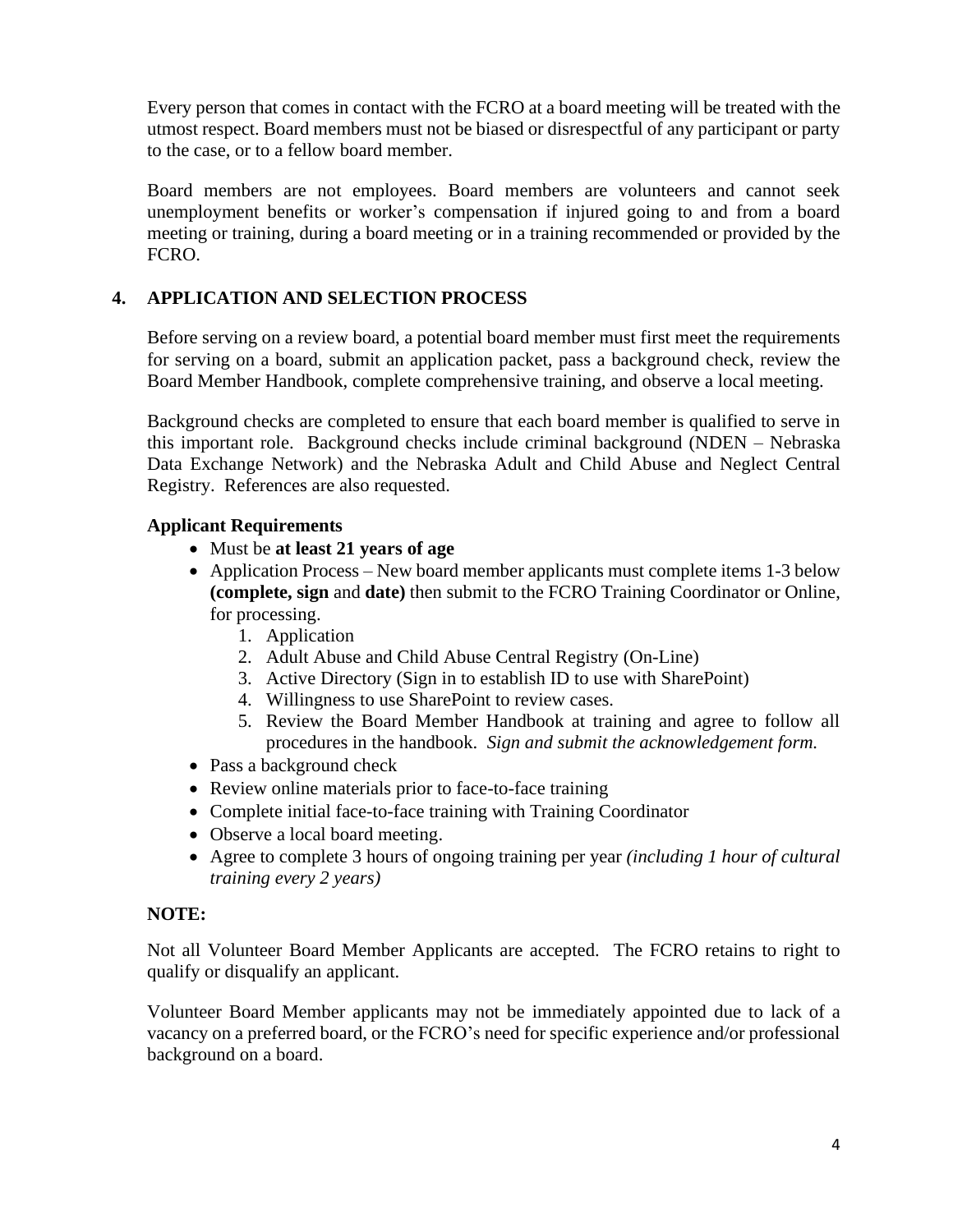#### **5. TERMS OF SERVICE**

Board members are appointed to a board for a term of **3 years.** After 3 years, the board member is asked to serve an additional 3 year term. To serve another 3 years the board member would complete and submit the re-application forms. Upon undergoing the re-application process, the board member maybe re-appointed to serve an additional 3 year term.

There is no limit as to the number of terms served, as long as both the Volunteer Board Member and the FCRO agree.

#### **a. Board Introductory Period (6 months)**

A **Board Introductory Period** shall be in effect for all volunteer board members during their first **6 months** of service. It will begin on the date of board assignment and concludes at the end of the first **6 months** of service. The intent of the introductory period is to ensure that each volunteer board member receives ample support and guidance. It also allows time for the volunteer board member to determine if this volunteer service is a good fit for them.

During this introductory period the System Oversight Specialist will mentor volunteer board members, and their Training Coordinator will be in contact to offer additional training. The new volunteer board member may be matched with a seasoned member from their assigned board to co-lead on cases the first few months. This person may be contacted with questions about the process and questions regarding their case reviews *(in a confidential environment).* 

At the end of the board introductory period, the volunteer board member may choose to complete an assessment to help identify areas where more training and support is needed.

#### **b. Reapplication Process**

A Renewal Application packet will be sent by mail to all Volunteer Board Members when their 3-year renewal is due.

Board members may choose to review their past performance and attendance record with their System Oversight Specialist and/or the Training Coordinator before reapplying if they are questioning whether they would like to continue to serve an additional 3-year term.

Board members who choose to stay on for an additional term after their original **3-year term** must submit a brief renewal application to the Training Coordinator and complete the Child and Adult Abuse Central Registry Request process online.

#### **c. Resignation Process**

A resignation process is in place should a board member need to resign mid-term. (See 11.h)

5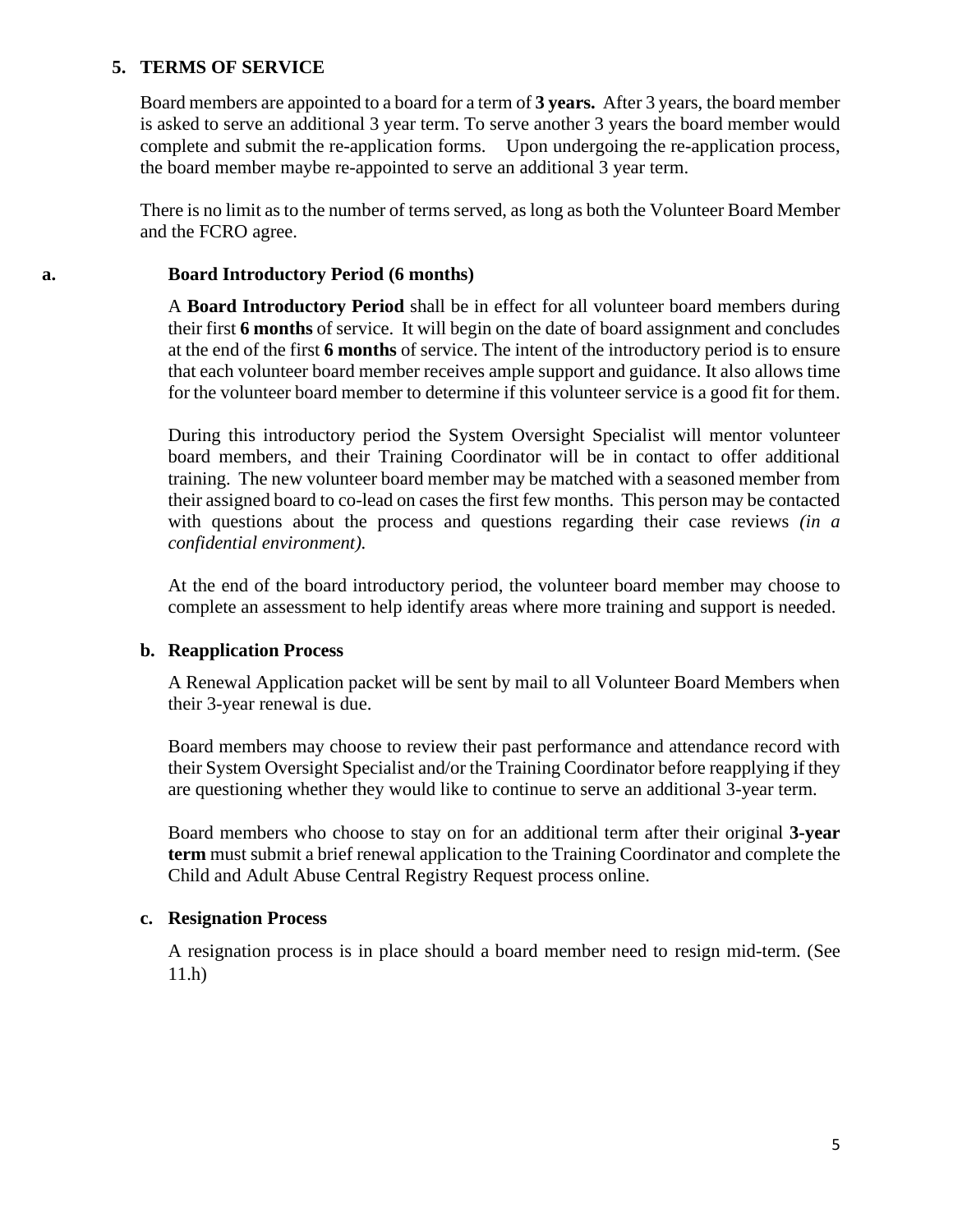#### **d. EMERITUS**

Board members who have served for at least 1 year are active or recently resigned board members, may be asked to serve on the EMERITUS board. The EMERITUS board members are experienced and provide a valuable insight into the FCROs process and procedures. These board members may be called upon to speak to Senators and/or review changes regarding FCRO procedures and policies. EMERITUS board members may serve a 3-year term, and meet quarterly or as needed. Mileage costs are reimbursed.

#### **6. CODE OF CONDUCT**

- Make a commitment to fully attend assigned board meeting once per month on Zoom or in person when meetings are in a facility setting. Attending a meeting on a partial basis is not acceptable as it is disruptive to the board.
- Notify the FCRO System Oversight Specialist prior to the board meeting if unable to attend. (Members may be excused from attending a meeting with good cause, no more than 3 meetings in a calendar year unless pre-approved by Executive Director and/or Training Coordinator.)
- Contact the System Oversight Specialist ASAP if a meeting is missed due to an emergency. *Do this prior to meeting if at all possible.*
- Disclose any and all potential conflicts of interest on a specific case prior to the board meeting. DO NOT REVIEW the case if there is a conflict of interest.
- Come fully prepared to each board meeting, e.g., *having fully read each case on SharePoint, taking the lead on a case each month as assigned, prepared questions for participants, developed recommendations and made preliminary findings for each case.*
- All information shared in board meetings is confidential. Board members are expected to be in a confidential environment (door closed in your home or office). Even with earphones on others can hear your side of the conversation. Do not be on the Zoom call or on your phone or computer in a public space. Attending a virtual meeting when not in a confidential environment is a breach of confidentiality. A board member will be warned once, then removed from the board if this occurs again.
- Complete and report a minimum of 3 hours of relevant additional training annually, including one (1) hour of training related to cultural responsiveness every year.
- Be a respectful team member Listen to other board member's opinions.
- Be respectful, objective, honest, and professional.
- Maintain a non-biased, non-judgmental demeanor in reviews, including sensitivity to the child and family's culture, ethnic identity, religion, gender, and socioeconomic status.
- Be committed to respecting cultural and economic diversity.
- Be cognizant of appropriate verbal and non-verbal communication, e*ven when participants are not present in the meeting.*
- Respect the confidentiality of all parties.
- Represent the FCRO and the Local Review Board in a professional manner.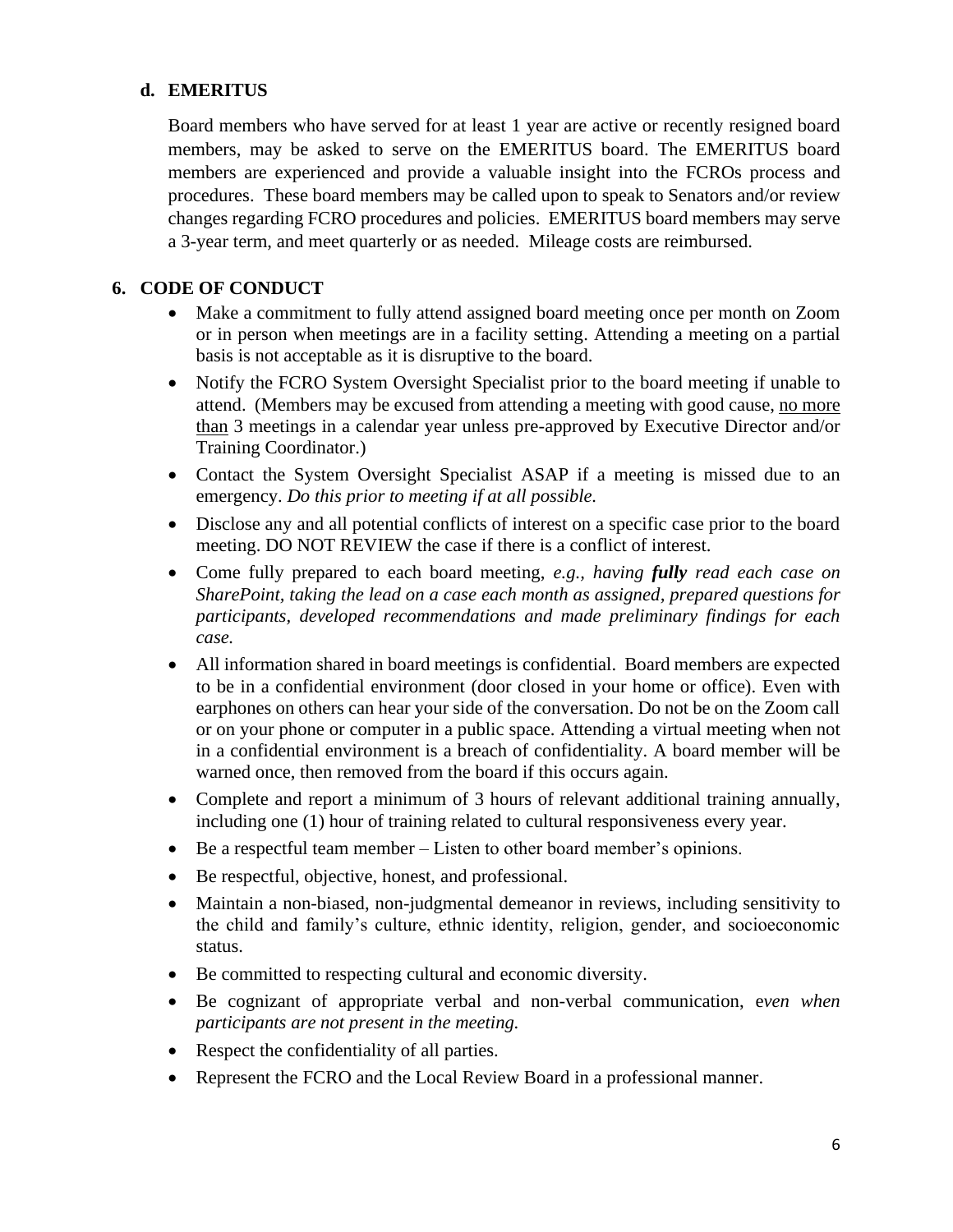#### **7. GROUNDS FOR REMOVAL**

Reasons a local board member may be removed from a board include, but are not limited to:

- Divulging confidential information about a case. This is a law violation that could be prosecuted.
- Attending a meeting that is held virtually (Zoom via phone or computer) in a nonconfidential environment where others can hear the conversation.
- Failing to disclose a conflict of interest in a case.
- Missing two consecutive board meetings or three board meetings in one year without justifiable cause, as determined by the System Oversight Specialist. Extended leave must be approved by the Training Coordinator or Executive Director.
- Missing a board meeting more than once ("NO SHOW") without notifying the System Oversight Specialist as soon as reasonably possible.
- Any action or behavior that is inconsistent with the purposes and objectives of the Foster Care Review Office.
- Using Social Media to look up a party to a case.
- Any contact with parties to the case outside of the board meeting regarding a current or past case that your board has reviewed.
- Being disrespectful to a participant, board member or staff member at a board meeting.
- Exhibiting controlling or monopolizing behaviors at a board meeting.
- Failure to notify the Training Coordinator when a personal law violation has occurred (other than traffic citation), or when a Board Member or household member has had an allegation of child abuse or adult abuse, is involved in any juvenile court action, has been placed on the sex offender Registry, and/or has been placed on the Child Abuse or Adult Abuse Central Registry. In such case, the Board Member would not be able to serve on the board until they (or their family member) is cleared of charges, or allegations or the juvenile court proceedings are completed.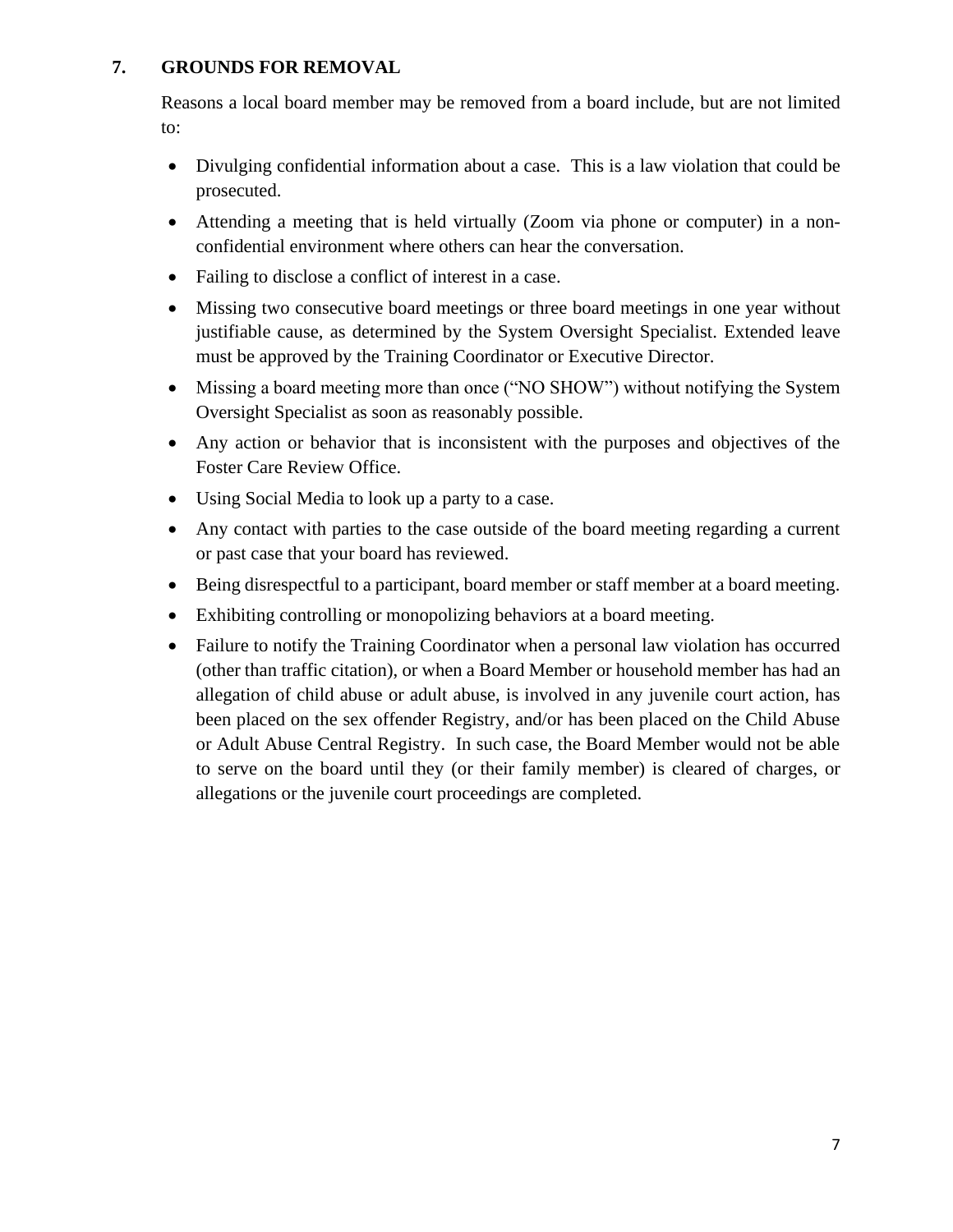#### **8. CONFLICT OF INTEREST**

It is important that *all* children receive an objective review of their case, and that FCRO reviews do not have any appearance of impropriety. In order to serve on a local board you agreed to avoid all conflicts of interest. If you are not sure, contact your System Oversight Specialist **before** you review.

The **following describes some, but not all, conflicts of interest for which board members must recuse them self from the child's review. <sup>1</sup>** These are provided to help clarify different situations that might occur.

#### **a. Personal contact with the child or family**

If a board member currently has or previously had a personal or professional relationship with a child in out-of-home care, or their biological / adoptive / guardianship / kinship family, then the board member must recuse their self. *Some common examples:*

- Former case manager for the family.
- Current or past guardian ad litem, or attorney for child or parent.
- Current or past CASA on the case or have discussed the case in the CASA office.
- Current or past foster parent or respite provider for a child or sibling of the child.
- Current or past teacher, school employee, Sunday school teacher, for child or parent.
- Current or past daycare provider for child or family.
- Current or past Scout volunteer, 4-H volunteer, team coach, or other involvement in extracurricular or community activities with child or family.
- Current or past employer or business associate for parents, foster parents or older children.
- Current or past neighbor to child, bio family or foster family.
- A current or past board member you served with as a FCRO local board is the foster parent of the child/children being reviewed.

#### **b. Personal contact with legal or service providers for the child or family**

If a board member currently has, or previously had a personal relationship with the children's current or former foster family, any of the parties to the case, including legal parties, or to a service provider for the case, then the board member must recuse their self.

If board members do fund-raising or serve on boards for child placing organizations such as Boys Town, Cedars, Christian Heritage, Nebraska Children's Home, etc., then the board member must recuse themselves from any case involving placement or services from that organization.

*<sup>1</sup> Recusing includes immediately notifying your System Oversight Specialist when you realize you know the children or family, returning any materials about the case to the System Oversight Specialist unread, and not being present during reviews involving the children or family.*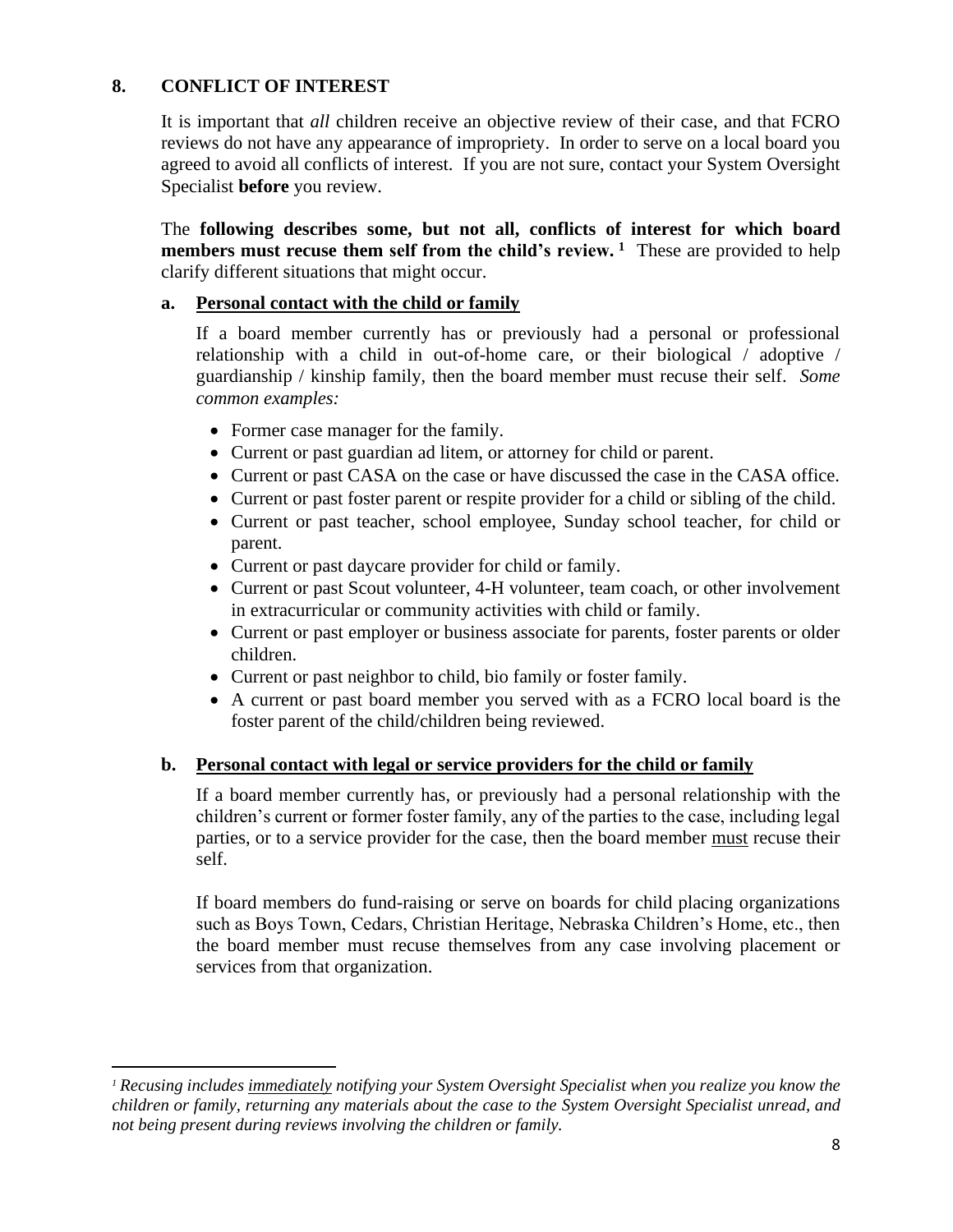#### **c. If a board member has a change in employment**

If the board member changes jobs and is employed by the Department of Health and Human Services *(in any division or part of the agency)*, or is employed by a residential child-caring agency, a child-placing agency, or a court they **MUST** immediately contact FCRO Administration. *If the board members is employed in any capacity for any of these entities they may not serve as a review board member as there are statutory restrictions regarding serving on a local board.* 

**If a board member has any questions regarding whether a possible conflict of interest exists, they need to contact their System Oversight Specialist or the System Oversight Specialist's Supervisor prior to the board meeting.** 

*Contact information for all staff is provided at the end of this handbook. This information is kept current on our website located at [www.fcro.nebraska.gov](http://www.fcro.nebraska.gov/) or call our office at 402- 471-4420.* 

#### **9. CONFIDENTIALITY**

Nebraska Statute and the rules and regulations of confidentiality set forth by DHHS and the Foster Care Review Office (FCRO).

*Neb. Rev. Stat §43-1310. Records and information; confidential; unauthorized disclosure; penalty. All records and information regarding foster children and their parents or relatives in the possession of the office or local board shall be deemed confidential. Unauthorized disclosure of such confidential records and information or any violation of the rules and regulations adopted and promulgated by the Department of Health and Human Services or the office shall be a Class III misdemeanor. [Class III misdemeanor: Maximum - Three months imprisonment, or five hundred dollars fine, or both. Minimum* - *None.]*

Board members are required to adequately secure and protect confidential materials from unauthorized access while these materials are in their possession and **must return** all confidential information to the FCRO at the time of the meeting, or within 30 days if unexpectedly absent from the review board meeting. Board members are not to retain case summaries, supportive documentation or any personal notes on the cases after the date of review. Board members may not destroy printed information on their own. All materials and notes must be turned in at the meeting for destruction. If any information is downloaded on to a personal computer it must be deleted and trash emptied immediately after the meeting.

**Board members may not disclose any information obtained from their participation in local board meetings, case meetings, court hearings, and/or any other duties performed on behalf of the FCRO with anyone for any reason outside FCRO staff and Administration – Whether actively serving the FCRO at the time or not.** *Failure to uphold the FCRO's confidentiality policies may be grounds for immediate dismissal and/or possible criminal charges.*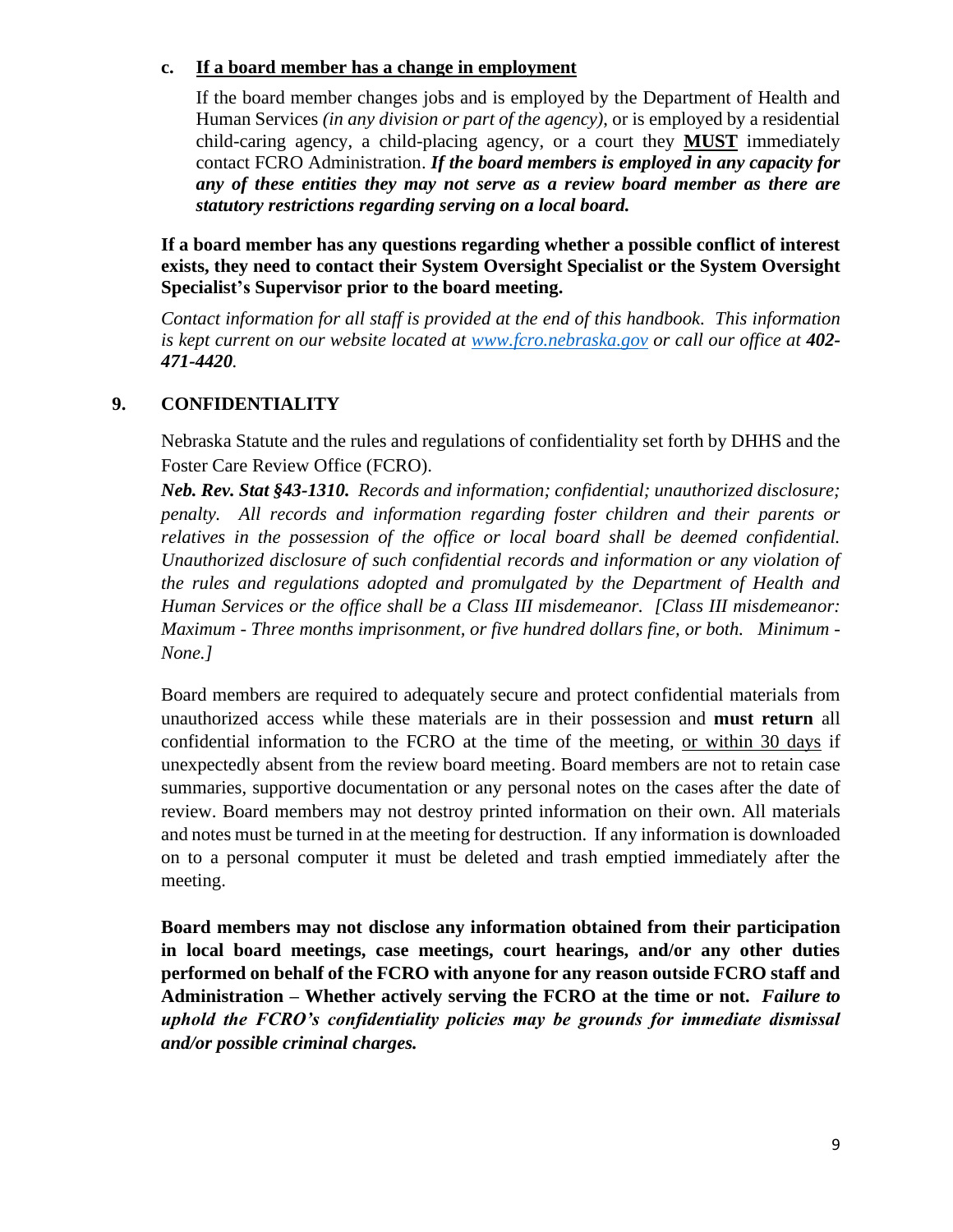#### **Board members** *(current or former)* **must immediately notify FCRO Administration should they be contacted by a legal party regarding a child's case or subpoenaed to appear in court.**

**Confidentiality** procedures are applied equally to verbal, written and electronic communication and is subject to statutory penalties if FCRO procedures are not upheld.

Board members may not use or retain any case information or data at any time, nor use case information or data for personal, professional, or monetary advantage.

#### **10. SOCIAL MEDIA USAGE**

Local Review Board Members must review only the information provided in the case summary sent to them prior to the board meeting and may not seek out information from any other source regarding the case or the parties to the case. The System Oversight Specialist may provide board members with additional information or case updates, and/or from participant interaction at the board meeting. Information received from the System Oversight Specialist and from the participants at the board meeting is the only information that may be used.

Board members are **not** to look up any of the parties to the case on Facebook, Instagram, or any other social media site, or seek them out on other internet sites to see if they have a law violation, etc. **This means DO NOT look up moms, dads, boyfriends, family members, teens, children, foster parents, CASAs, service providers, attorneys, or any other person involved in the case.** It is out of the scope of the board member's authority to do so, and now is specifically addressed in the FCRO Review Board Member Manual and in this Handbook.

**Any violation of the social media use policy would be grounds for dismissal.**

#### **11. COMMUNICATION - Who to Contact**

Every management team member is available to you if you have something you would like to discuss. The Director also has an open-door policy and is interested in what you have to share.

#### **a. Case Specific Questions:**

If you have a question regarding a case you are currently reviewing, or an issue regarding an upcoming board meeting you should contact your System Oversight Specialist *(re: questions on cases, or scheduled meetings).*

#### **b. Need Additional Training:**

If you have a need for additional training in an area that you think would help you in the review process contact the Training Coordinator.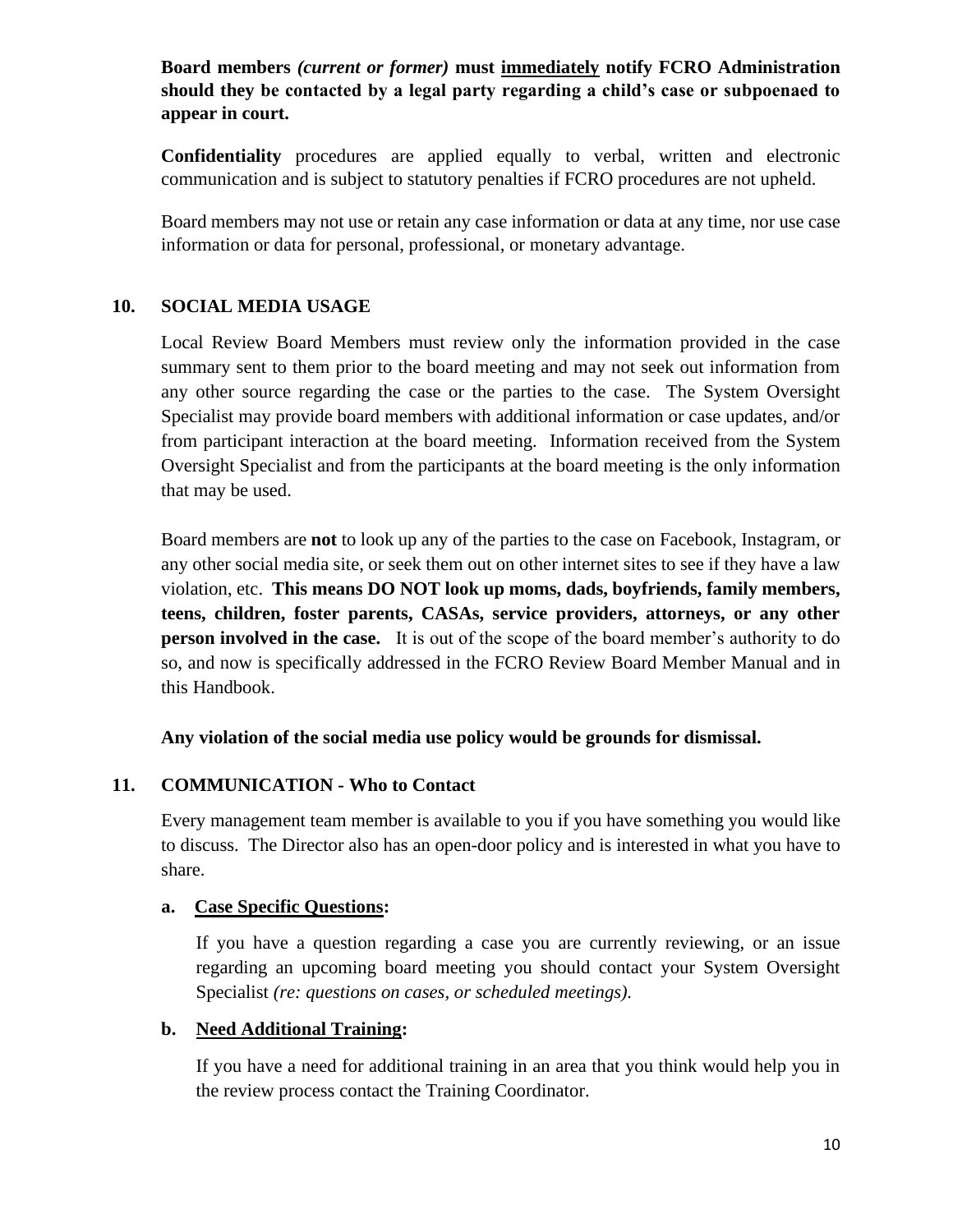#### **c. Report On-Going Training:**

Email the Training Coordinator when you have completed training and would like to submit towards your 3 hours a year of training (6 hours every 2 years). Remember that one of the 6 hours should be cultural training.

- Face to Face or On-line Training *Email must include:* Topic, Date, Who the training was provided by, Hours of training.
- Book Read *Email must include:* Title and Author of Book. State if you would recommend it to others. Provide a paragraph on what you learned from the book. Books are given 2 hours of credit.

#### **d. Change of Contact Information:**

Email the Training Coordinator all changes when your cell phone, home phone, email, or home address has changed. Also notify the System Oversight Specialist. We keep a current record for each board member in our volunteer date database.

#### **e. Request to Move to a Different Board:**

Email the Training Coordinator if you are requesting to move to a different board. Provide the reason why (i.e., moving or need location closer to home). If there is a conflict on the board or a personal reason for wanting to move – please explain. Provide the date you need to move by. The Training Coordinator will try to accommodate you if at all possible.

#### **f. Request Leave of Absence:**

Email the Training Coordinator when you need to request a leave of absence due to educational pursuits, personal or medical reasons, or extensive travel. Board seats cannot be held for more than 3 months.

If your leave of absence is no longer than 6 months, and you were in good standing when you left your board, you may return to the board you left if there is a vacancy.

If you are gone for more than 6 months you may be required to get some retraining and depending on length absence may be required to complete a renewal application.

The Training Coordinator will accommodate the board member when at all possible.